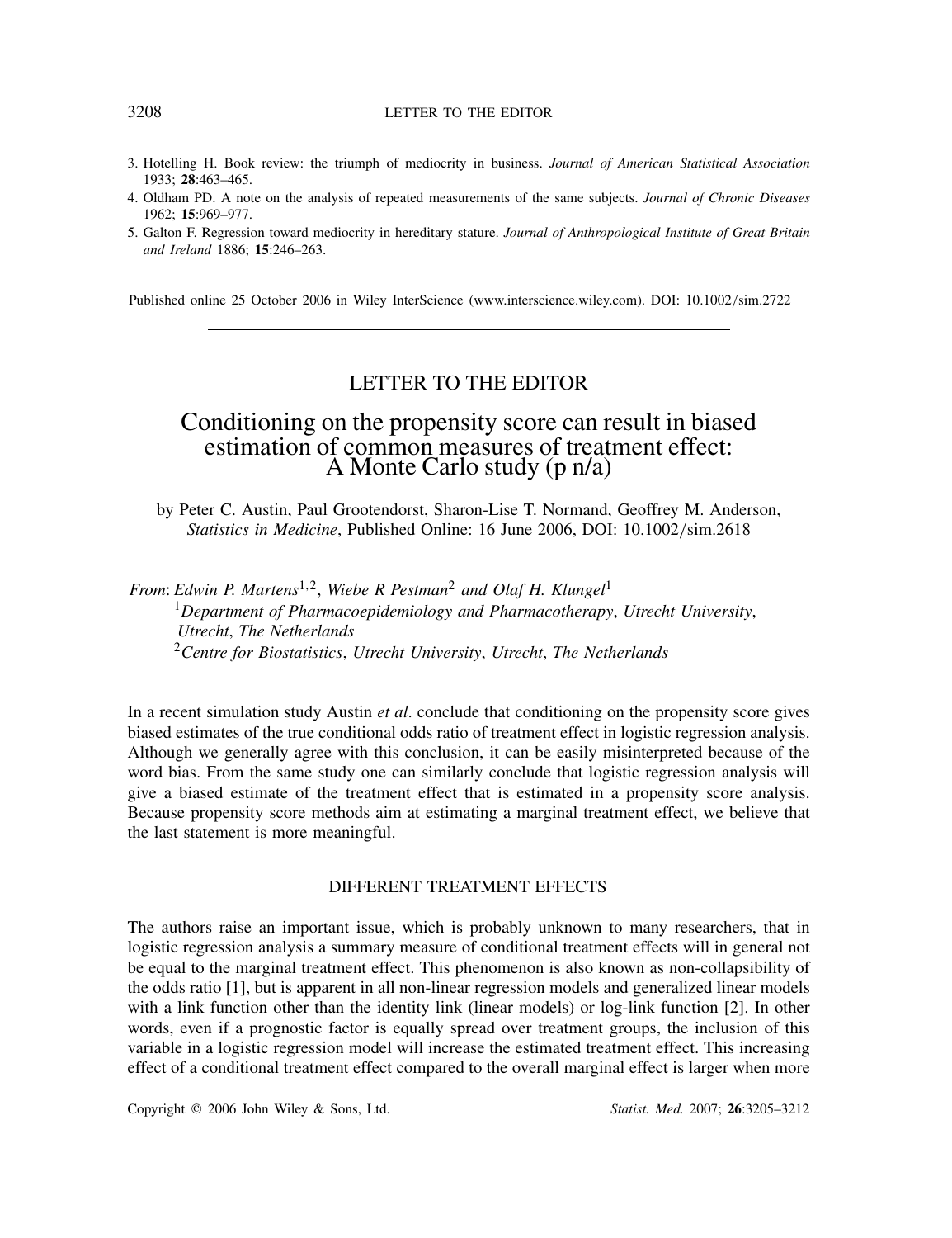prognostic factors are added, but lower when the treatment effect is closer to  $OR = 1$  and also lower when the incidence rate of the outcome is smaller [3]. In general, it can be concluded that in a given research situation many different conditional treatment effects exist, depending on the number of prognostic factors in the model.

## TRUE CONDITIONAL TREATMENT EFFECT

The true treatment effect is the effect on a specific outcome of treating a certain population compared to not treating this population. In randomized studies this can be estimated as the effect of the treated group compared to the non-treated group. The true conditional treatment effect as defined in Austin *et al*. is the treatment effect in a certain population given the set of six prognostic factors and given that the relationships in the population can be captured by a logistic regression model. Two of the six prognostic factors were equally distributed between treatment groups and *included* in the equation for generating the data. But there are also non-confounding prognostic factors *excluded* from this equation, because not all of the variation in the outcome is captured by the six prognostic factors. That means that it seems to be at least arbitrary how many and which of the non-confounding prognostic factors were included or excluded to come to a 'true conditional treatment effect'. Because of the non-collapsibility of the odds ratio, all these conditional treatment effects are in general different from each other, but which of these is the one of interest remains unclear. The only thing that is clear, is that application of the model that was used to generate the data will find on average this 'true conditional treatment effect', while all other models, including less or more prognostic factors, will in general find a 'biased' treatment effect. It should be therefore no surprise that propensity score models will produce on average attenuated treatment effects, for propensity score models correct for only one prognostic factor, the propensity score. This implies that the treatment effect estimates from propensity score models are in principal closer to the overall marginal treatment effect than to one of the many possible conditional treatment effects.

## MARGINAL OR CONDITIONAL TREATMENT EFFECTS?

The authors give two motivations why a conditional treatment effect is more interesting than the overall marginal treatment effect (which is the effect that would be found if treatments were randomized). Firstly, they indicate that a conditional treatment effect is more interesting to physicians, because it allows physicians to make appropriate treatment effect decisions for specific patients. Indeed, in clinical practice treatment decisions are made for individual patients, but these decisions are better informed by subgroup analyses with specific treatment effects for subgroups: a specific conditional treatment effect is still some kind of 'average' over all treatment effects in subgroups. Another argument is that treatment decisions on individual patients should be based on the absolute risk reduction and not on odds ratios or relative risks [4]. Secondly, the authors suggest that in practice researchers use propensity scores for estimating conditional treatment effects. However, in most studies in which propensity scores and logistic regression analysis are both performed, researchers rather have an overall marginal treatment effect in mind than one specific conditional treatment effect [5]. Furthermore, the overall marginal treatment effect is one well-defined treatment effect, whereas conditional treatment effects are effects that are dependent on the chosen model. The reason for comparing propensity score methods with logistic regression